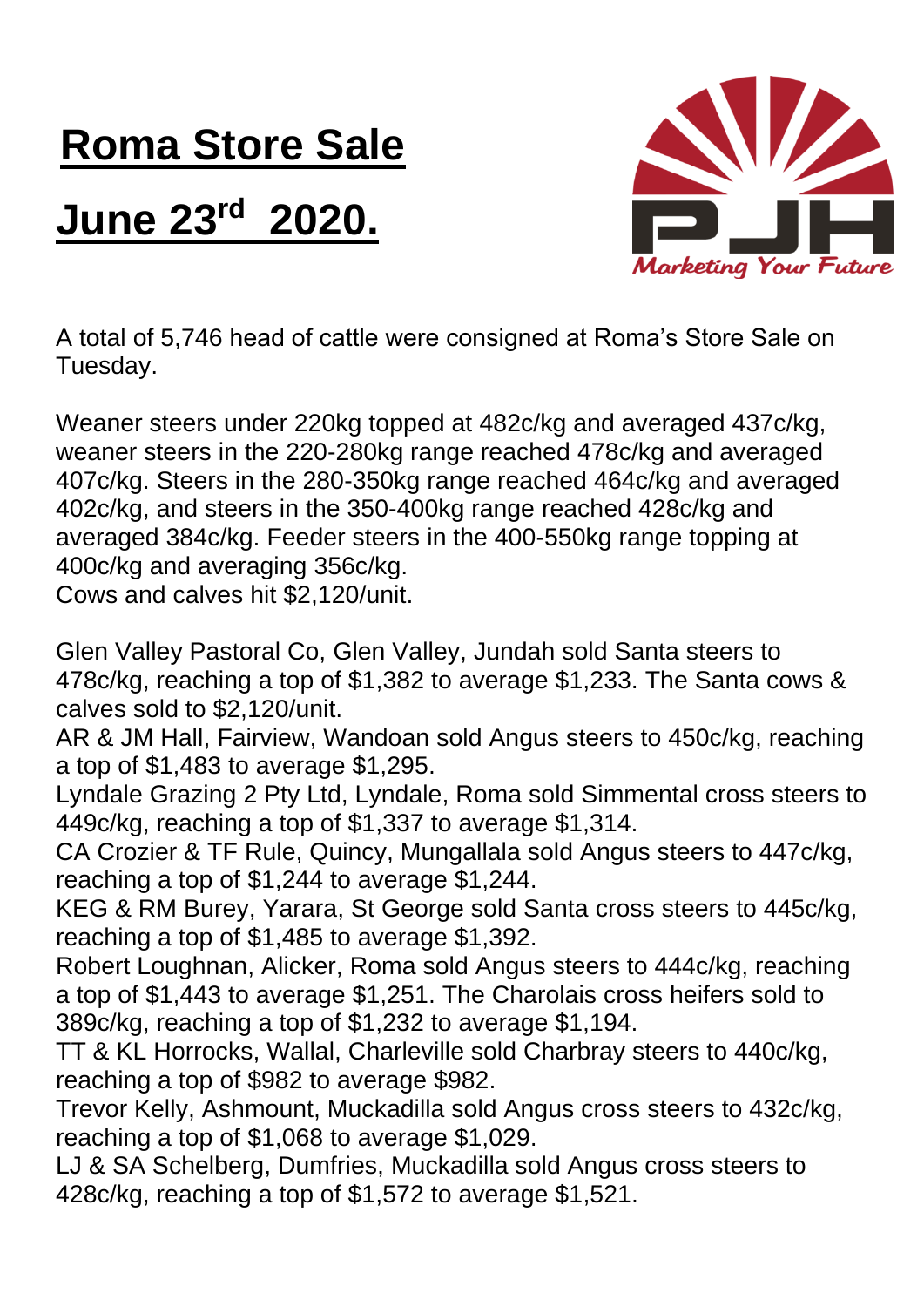L Waldron and R Dean, Roma sold Santa cross steers to 424c/kg, reaching a top of \$1,078 to average \$960.

BV Rolfe, Nindinna, Roma sold Charolais cross steers to 420c/kg, reaching a top of \$1,488 to average \$1,404. The Charolais cross heifers sold to 382c/kg, reaching a top of \$1,283 to average \$1,213.

JM & KM Bock, Kilto, Wandoan sold Santa cross steers to 418c/kg, reaching a top of \$1,357 to average \$1,222.

RBE & EN Cloherty, Reben Downs, Injune sold Santa steers to 414c/kg, reaching a top of \$1,502 to average \$1,445.

Rob Cornish Electrical Pty Ltd, Strathdale, Mitchell sold Chaorlais steers to 410c/kg, reaching a top of \$1,365 to average \$1,344. The Chaorlais heifers sold to 382c/kg, reaching a top of \$1,249 to average \$1,249.

Mills Cattle Co, Winbin, Injune sold Angus steers to 402c/kg, reaching a top of \$1,673 to average \$1,515. The Droughtmaster cross heifers sold to 358c/kg, reaching a top of \$1,399 to average \$1,161.

Dart Pastoral Co, Thirlstone, Roma sold Droughtmaster cross steers to 400c/kg, reaching a top of \$1,480 to average \$1,297.

DS & CL Brumpton, Richland Hill, Mitchell sold Santa cross steers to 398c/kg, reaching a top of \$1,393 to average \$1,301.

PJ & ME Brennan, For Far, Mitchell sold Brahman cross steers to 396c/kg, reaching a top of \$1,701 to average \$1,280.

Barry Duff & TA McCagh, Two Rises, Wallumbilla sold Santa cross steers to 367c/kg, reaching a top of \$2,001 to average \$2,001.

Belfast Investments Pty Ltd, Violet Stn, Winton sold Brahman steers to 360c/kg, reaching a top of \$1,981 to average \$1,565.

Heifers under 220kg topped at 438c/kg and averaged 387c/kg, while heifers in the 220-280kg range topped at 426c/kg and averaged 350c/kg. Heifers in the 280-350kg range topped at 418c/kg, averaging 340c/kg. Heifers in the 350-450kg range topped at 388c/kg, averaging 327c/kg.

Hendon Park Pastoral Co, Hendon Park, Roma sold Angus heifers to 430c/kg, reaching a top of \$1,191 to average \$1,044.

NR Harland & G Humphreys, Barradine, Roma sold Charolais heifers to 412c/kg, reaching a top of \$1,059 to average \$1,059.

AJ & SJ Smith, Openbah, St George sold Simmental cross heifers to 404c/kg, reaching a top of \$1,704 to average \$1,332.

Dalco Pastoral, Sugarloaf, Wallumbilla sold Santa cross heifers 394c/kg, reaching a top of \$1,462 to average \$1,394.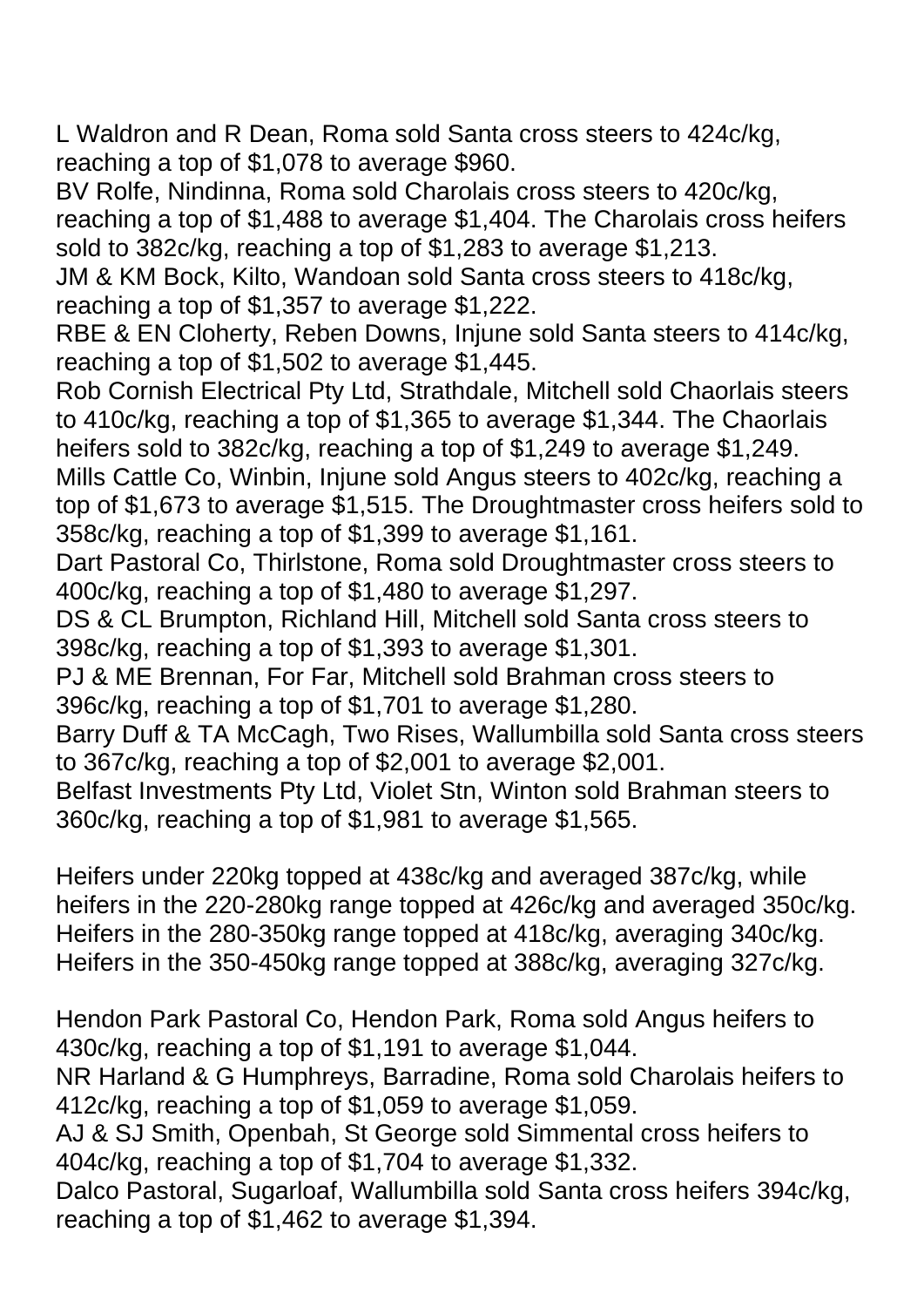Alderley Past Co, Alderley, Boulia sold Charbray heifers to 362c/kg, reaching a top of \$1,393 to average \$1,240.

TW & CA Roberts, Ridgelands, Injune sold Charolais cross heifers to 360c/kg, reaching a top of \$1,324 to average \$1,324.

Alan Greig Langton, Picton, Muckadilla sold Santa cross heifers to 357c/kg, reaching a top of \$1,863 to average \$1,798.

Cornford Grazing Co, Molonga, Charleville sold Angus cross heifers to 350c/kg, reaching a top of \$1,018 to average \$943.

Cows in the 300-400kg range reached 275c/kg and averaged 238c/kg, while cows in the 400kg-500kg range reached 308c/kg and averaged 271c/kg. Cows over 500kg topped at 320c/kg, averaging 291c/kg.

RJ & CL Anscombe, Mt Morris, Roma sold Droughtmaster cows to 320c/kg, reaching a top of \$1,736 to average \$1,581.